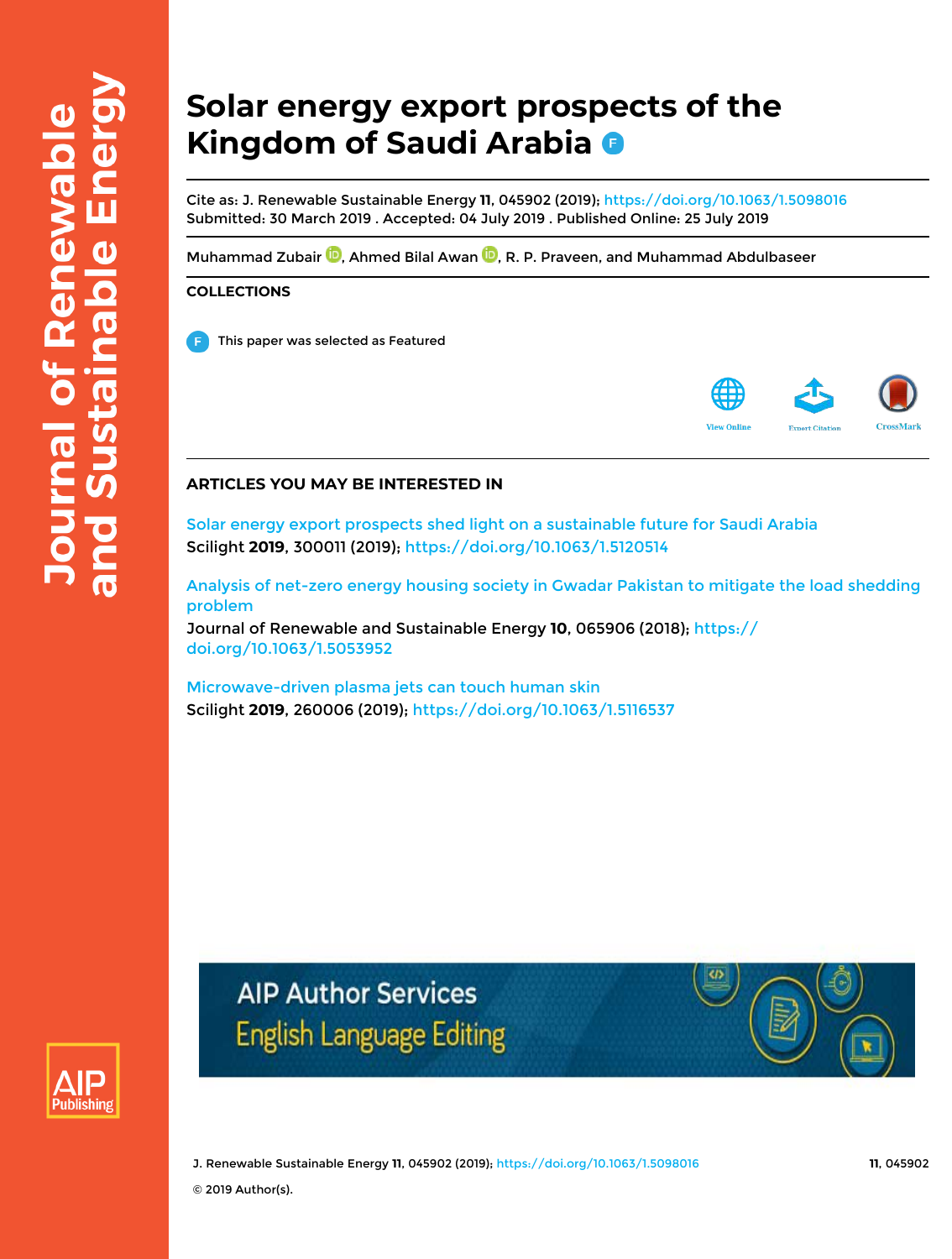$I_{\text{p}oa}$  Irradiance plane-of-array, W/m<sup>2</sup>

generated in a year, kWh generated from electricity sales,

## Solar energy export prospects of the Kingdom of Saudi Arabia

Cite as: J. Renewable Sustainable Energy 11, 045902 (2019); doi: 10.1063/1.5098016 Submitted: 30 March 2019 · Accepted: 4 July 2019 · Published Online: 25 July 2019



Muhammad Zubair,<sup>a)</sup> **In** Ahmed Bilal Awan, **In** R. P. Praveen, and Muhammad Abdulbaseer

#### AFFILIATIONS

Electrical Engineering Department, College of Engineering, Majmaah University, Majmaah 11952, Kingdom of Saudi Arabia

a)<sub>m.zubair@mu.edu.sa</sub>

#### **ABSTRACT**

High energy utilization per capita and the country's gross domestic product (GDP) dependence on oil exports are the major problems of the Kingdom of Saudi Arabia (KSA). Abundant solar energy resources available in the country can help KSA to diversify its GDP. In this work, the photovoltaic (PV) energy outputs of KSA are compared with the potential PV energy customer such as European Countries, China, India, and Pakistan based on the levelized cost of energy (LCOE) and the net present cost (NPC). The PV energy is analyzed by a 4 GW grid connected PV system placed in the capital of each country. The grid sale price of PV energy is taken as half of the grid purchase energy price for each respective country. The high voltage direct current (HVDC) transmission of solar energy generated by the 4 GW PV system in KSA exported to potential customers is analyzed based on the NPC, LCOE, and payback period. Gwadar (Pakistan), (Antalya) Turkey, Karachi (Pakistan), and Ahmedabad (India) are economically feasible options with an LCOE of 5.2 ¢/kWh, 5.5 ¢/kWh, 6.2 ¢/kWh, and 7.5 ¢/kWh, respectively. The European countries are infeasible for PV energy export from KSA based on their load curves and NPC. The megacity of Karachi can be the first customer of KSA solar energy transmitted by HVDC.

Published under license by AIP Publishing. https://doi.org/10.1063/1.5098016

#### **NOMENCLATURE**

|                      |                                                 | $I_{tr}$       | The transmitted irradiance, $W/m^2$         |
|----------------------|-------------------------------------------------|----------------|---------------------------------------------|
| А                    | Annual worth, US\$                              | IDC            | Insurance during construction, US\$         |
| AOI                  | Angle of incidence, degree                      | IF             | Installed capacity, kW                      |
| BUS\$                | Billion US\$, US\$                              | <b>LCOE</b>    | Levelized cost of energy, US\$/ kWh         |
| $C_{AT}$             | Total annual cost, US\$/year                    | MUS\$          | Million US\$, US\$                          |
| CC                   | Capital cost, MUS\$                             | N              | Number of years, number                     |
| <b>CF</b>            | Capacity factor, %                              | <b>NPC</b>     | Net present cost, MUS\$                     |
| <b>CRF</b>           | Capital recovery factor, US\$                   | O&M            | Operation and maintenance cost, US\$        |
| <b>DNI</b>           | Direct normal irradiance, $W/m^2$               | P              | Investment, US\$                            |
| ${\it DR_{nominal}}$ | The nominal discount rate with inflation, %     | $P_{dc0}$      | Nameplate DC rating of the PV module, W     |
| $DR_{real}$          | The nominal discount rate without inflation, %  | $P_{PV}$       | DC power of the PV module, W                |
| E                    | Energy generated, kWh                           | PDC            | Project development cost, US\$              |
| $E_{Con}$            | Energy consumed, kWh                            | POA irradiance | Plane-of-array irradiance, W/m <sup>2</sup> |
| <b>EPC</b>           | Engineering, procurement, and construction,     | $Q_n$          | The electricity generated in a year, kWh    |
|                      | US\$                                            | $R_n$          | The revenue generated from electricity      |
| GHI                  | Global horizontal irradiance, $W/m^2$           |                | US\$                                        |
| i                    | Interest rate, %                                | <b>RR</b>      | The rate of return, %                       |
| I <sub>b</sub>       | Direct normal irradiance by the angle of inci-  | $T_{cell}$     | The cell temperature, °C                    |
|                      | dence, $W/m^2$                                  | $T_{ref}$      | The reference cell temperature, °C          |
| $I_{d,ground}$       | Irradiance reflected from the ground, $W/m2$    | TAC            | Total annualized cost, US\$/year            |
| $I_{d,sky}$          | Total sky diffused irradiance, W/m <sup>2</sup> | $\gamma$       | Temperature coefficient, %/°C               |
|                      |                                                 |                |                                             |

J. Renewable Sustainable Energy 11, 045902 (2019); doi: 10.1063/1.5098016 11, 045902-1 Published under license by AIP Publishing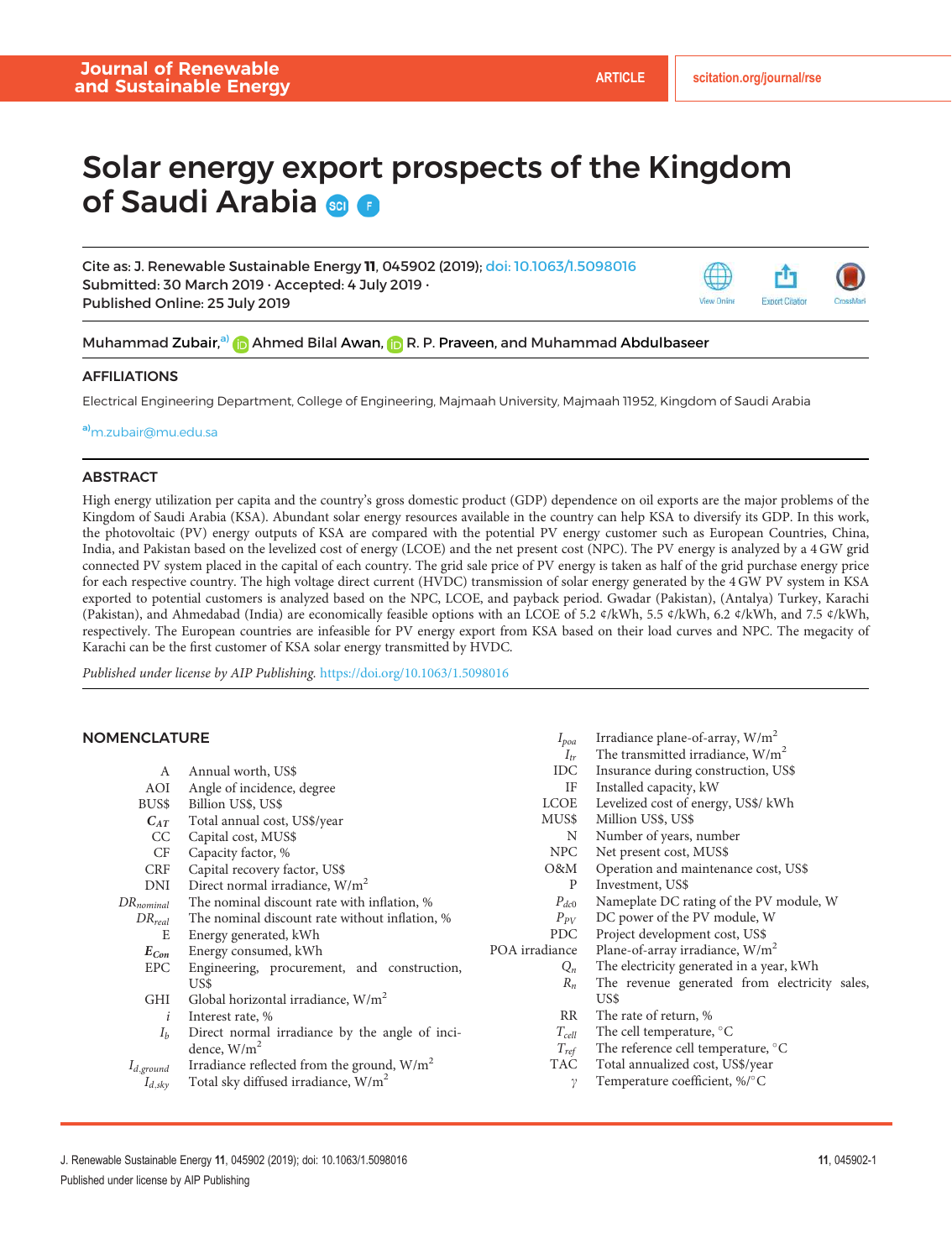- $\Delta I$  The incremental investment cost, US\$
- $\Delta S$  The annual saving net of future annual costs, US\$
- ¢ Cent US\$, US\$

#### I. INTRODUCTION

The Kingdom of Saudi Arabia (KSA) is the largest exporter of oil. A major share of the GDP of KSA consists of exports of fossil fuels.<sup>1</sup> The government had restricted the fuel and electricity prices until January 2018 for domestic use. The price of electricity in 2017 was 1.3  $\ell$ /kWh which increased to 4.8  $\ell$ /kWh of lower tier for household use.<sup>2</sup> The current price of electricity is still much lower than most European countries.<sup>3</sup> The cost of electricity in Germany and Denmark is 609% and 642% higher than KSA, respectively.<sup>3</sup>

These energy subsidies by KSA resulted in a high net energy per capita. KSA was using 3.6 times more energy per capita than the world and 1.8 times more energy per capita than Germany in  $2014<sup>4</sup>$ Germany is an industrial country with the highest GDP in Europe. These cheaper energy rates affected the country's agricultural paradigm and the design of buildings. The agricultural sector used cheaper energy to pump water from underground nonrenewable resources to achieve an economically viable harvest.<sup>5,6</sup> The buildings in KSA have poor insulation and use energy inefficient techniques to maintain indoor temperature.<sup>7,8</sup> The inhabitants of buildings are protected from the extreme heat of summer and extreme cold of winter by heat pumps operating inefficiently by cheaper electricity. KSA generates the required electricity (206 045 GWh in  $2016)^4$  from fossil fuels.

The renewable energy systems can help in achieving sustainability and diversification of the GDP of KSA.<sup>2,9-12</sup> Renewable resources are intermittent in nature and location dependent. In renewable resources, solar and wind are the most prominent sources.<sup>9</sup> The most prominent renewable resources of KSA are solar resources.<sup>9</sup> KSA has laid a plan of Vision 2030 to incorporate the renewable energy system into the national grid.<sup>13–15</sup> Initially, KSA announced 41 GW (Ref. 16) of renewable energy installed capacity of renewable energy by 2030 but later on, it was changed to 9.5 GW with 3.45 GW of renewable energy to be installed by 2020. KSA granted a contract of a 300 MW solar power plant to a private company in February 2018.<sup>17</sup> KSA has also signed a memorandum with Soft Bank Corp for a 200 GW solar plant with a cost of 200 Billion US\$.<sup>1</sup>

Renewable energy systems have a large capital cost and a low maintenance cost. The costs of renewable energy systems such as solar and wind are decreasing day by day, which is making them economically more feasible.<sup>19</sup> Huge investment has been made in renewable energy systems with 157 GW of renewable energy projects being commissioned in 2017, of which 45% systems are in China by 126.6 Billion US\$ to fight the air pollution and environmental effects caused by huge industrial progress.<sup>20</sup> The levelized cost of a unit generated by solar photovoltaic (PV) systems of a utility-scale project dropped to 0.086 US\$/kWh which is 15% less than the previous year.<sup>20</sup> This reduction is caused by the lower capital cost. The cost of solar PV modules has been reduced by 80% in the last decade.<sup>21</sup> The installed capacity of wind turbines has reached 467 GW in 2017. The price of wind turbines has fluctuated during the last 20 years; nevertheless, the prices of wind turbines are at the lowest in the last 20 years at an average of 750–1000 US\$ per kilowatt.<sup>21</sup>

KSA can export solar energy to other countries and reduce the dependence on the export of fossil fuel. Two main solar energy export megaprojects have been discussed in the literature which are solar energy exports from Gobi desert, Mongolia<sup>22–25</sup> to China, Korea, and Japan and solar energy export from the Middle East (ME) and North African (NA) (MENA) countries to Europe.<sup>26–30</sup> The researchers of solar energy export from MENA to Europe have failed to consider the load curves of the customer's countries with the PV energy generation time in ME. North Africa and Middle Eastern countries are analyzed together while these countries have a difference of 3 h in their local time. In this research, the largest country of ME, KSA is analyzed for not only European countries but also for the eastern countries of Pakistan, India, and China based on their respective load curves, levelized cost of energy (LCOE), and net present cost (NPC). The solar energy generated in KSA can be exported to energy-hungry countries using high voltage direct current (HVDC) transmission.

HVDC transmission is economically more feasible than high voltage alternating current (HVAC) for longer distances.<sup>31</sup> The cost of towers and conductors in HVDC is lower than HVAC but the cost of conversion station in HVDC is much higher than a conventional AC step-up/step-down transformer station.<sup>32,33</sup> HVDC has active power control and does not have problems like reactive losses while it also has less Corona discharge losses and no skin effect. The main disadvantages of HVDC are the induction of harmonic voltages and currents on both sides, consumption of reactive power by converters, and more expensive DC breakers.<sup>34</sup> Electrical energy generated by PV in KSA can be transmitted to Europe, India, Pakistan, and China using HVDC transmission.

The PV energy analysis is performed for KSA and the potential customers which are European countries, China, India, and Pakistan. The resources are explored based on the area, solar irradiance, temperature, and household energy prices. The PV energy output of KSA is compared with potential customers by simulating a 4 GW grid connected PV system in the capital of each country. The grid sale price is selected as the half of the grid purchase price of that country. The export of large-scale PV plant generated energy via HVDC transmission to European and Eastern Countries has been explored for the first time, based on the hours of solar energy generation and load curves of customer countries. The feasibility of HVDC transmission of solar energy generated by PV panels is analyzed based on the NPC, LCOE, and payback period.

#### II. METHODOLOGY

The objective of this work is to compare the PV energy potential of KSA with potential future customers like various European countries, China, India, and Pakistan. The GHI of KSA and potential customers are shown in Fig. 1. KSA is in the solar belt and has abundant solar resources. The European Countries are in the West of KSA and their distance form KSA is longer than the distance to Pakistan, Turkey, and India. The solar resources, available area based on the forest and agricultural land and the price of electrical energy for household customers is shown in Table I.

The simulation is performed by the System Advisory Model (SAM) by the National Renewable Energy Lab, USA (NREL). The energy generation by PV panels is directly proportional to the plane of array (POA) irradiance, which is a function of the direct irradiance, its angle of incidence on the module surface, and the diffuse irradiance,

J. Renewable Sustainable Energy 11, 045902 (2019); doi: 10.1063/1.5098016 11, 045902-2 Published under license by AIP Publishing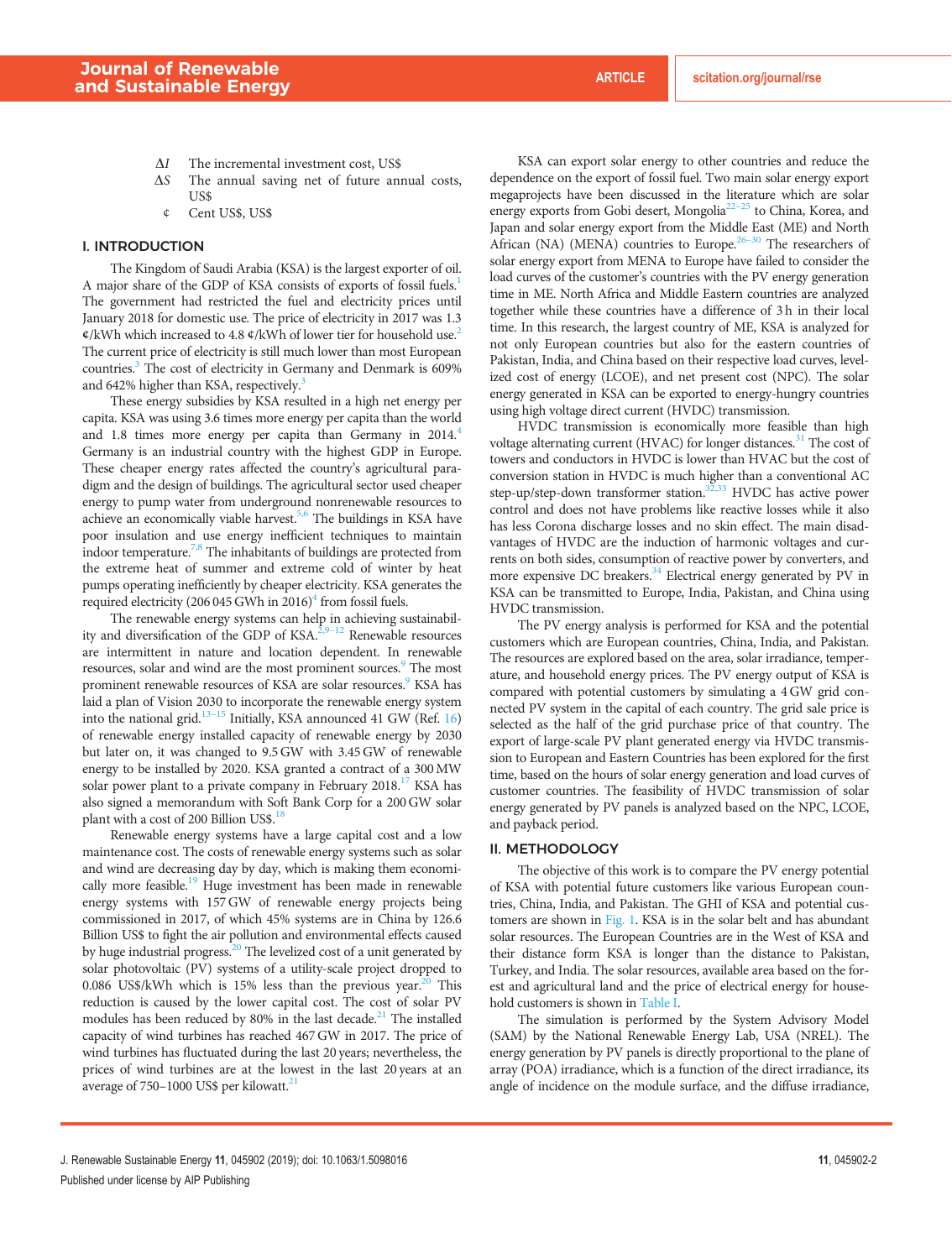

FIG. 1. GHI of KSA and its potential customers for PV energy exports.<sup>35</sup> The black squares present the three locations (Tabuk, AI Ahsa, and AI) for large PV plants for energy export using HVDC. The yellow square shows the location of Riyadh. Solar resource data obtained from the Global Solar Atlas, owned by the World Bank Group and provided by Solargis.

and is calculated by using an empirical model proposed by Perez et al. $^3$ 

$$
I_{poa} = I_b + I_{d,sky} + I_{d,ground},
$$
\n<sup>(1)</sup>

where<sup>3</sup>

$$
I_b = DNI \times \cos(AOI). \tag{2}
$$

The PV energy output degrades with the rise of temperature as shown in equation $\frac{9}{2}$ 

$$
P_{PV} = \frac{I_{tr} P_{d00}}{1000} \left[ 1 + \gamma (T_{cell} - T_{ref}) \right]. \tag{3}
$$

The PV panels used in this work are Jinko Solar365JKM. These PV panels are 72 cell monocrystalline flat plate panels with a rated capacity of 365W with an efficiency of 17.4% and their temperature coefficient  $\gamma$  is  $-0.41$ /°C. These panels are placed on single axis tracking.

PV energy analysis is performed for all the capitals of all the selected countries with a 4 GW grid-connected PV system. The grid sale price is selected as half of the grid purchase price of each country. The weather file containing solar irradiance and temperature of locations is taken from the photovoltaic geographical information system (PVGIS).<sup>38</sup> The economic parameters of these projects are shown in Table II.<sup>19,39-41</sup> The capital cost is kept constant for all countries ignoring the difference in various customs duties and taxes.

The results are analyzed based on the energy performance parameters of the capacity factor and energy yield. The capacity factor is the ratio of total energy generated by the maximum energy that can be produced by the system in a specific time period which are presented as $44$ 

$$
CF = \frac{E}{365 \times 24 \times IC}.
$$
 (4)

The energy yield is a ratio between the total energy generated and installed capacity which is shown as $45$ 

$$
EY = \frac{E}{IC}.
$$
 (5)

The economic analysis is performed on based on the financial performance parameters of NPC, LCOE, and payback period where the NPC is the current sum of all future cash flows of the project and is calculated by $44$ 

$$
NPC = \frac{TAC}{CRF},\tag{6}
$$

where TAC is the total annualized cost and CRF is the capital recovery factor which is calculated as  $44$ 

$$
CRF = \frac{A}{P} = \frac{i(1+i)^N}{(1+i)^N - 1}.
$$
 (7)

The LCOE is the lifecycle cost by lifetime energy production. Normalized and real LCOE of the renewable energy project are calculated by $44,46$ 

J. Renewable Sustainable Energy 11, 045902 (2019); doi: 10.1063/1.5098016 11, 045902-3 Published under license by AIP Publishing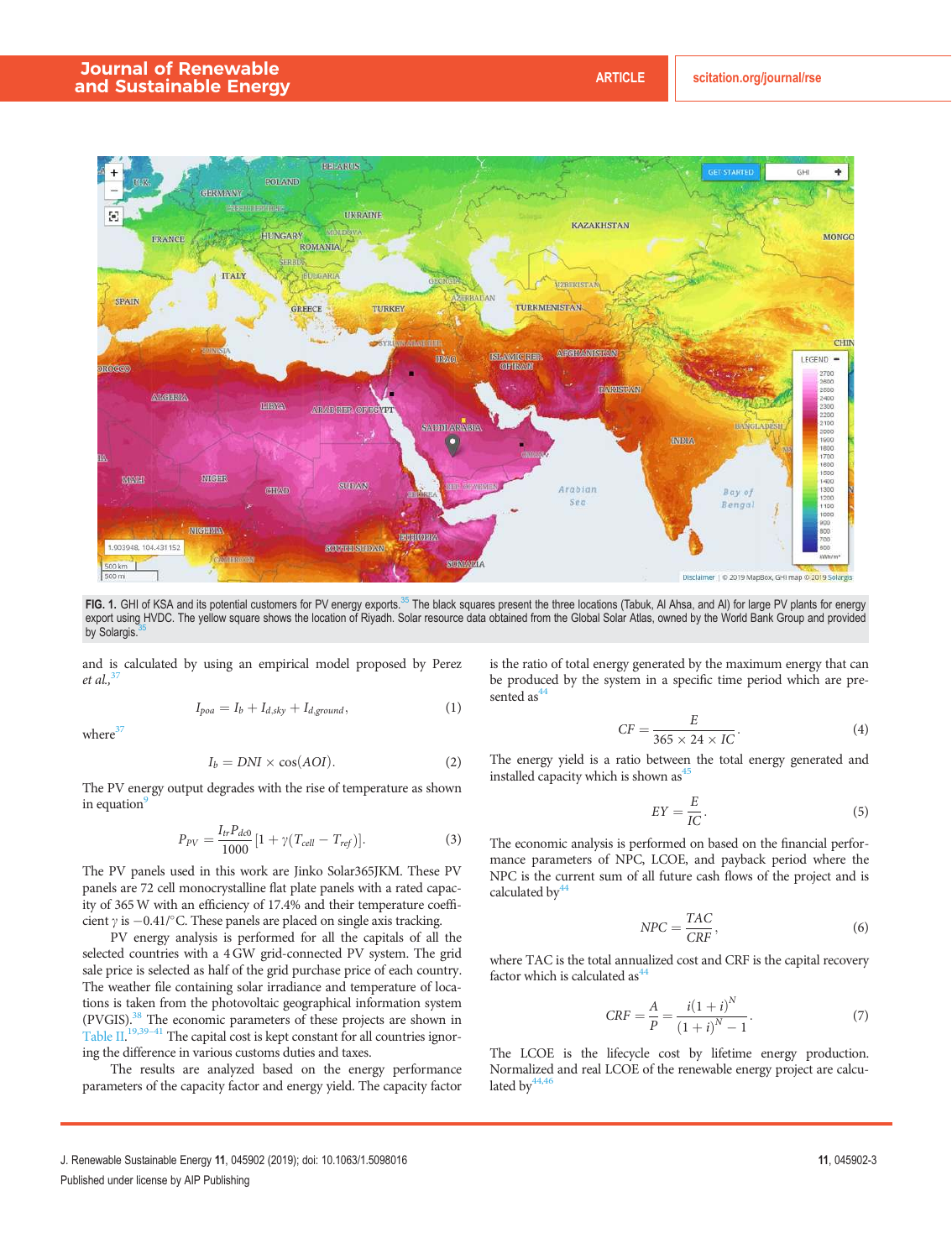| Country        | Fossil fuel energy use<br>$\%$ | Total area<br>km <sup>2</sup> | Forest and farmland<br>% | Household electricity price<br>$\frac{\text{C}}{\text{K}}$ | GHI<br>kWh m <sup>2</sup> day | Temperature<br>$^{\circ}{\rm C}$ |
|----------------|--------------------------------|-------------------------------|--------------------------|------------------------------------------------------------|-------------------------------|----------------------------------|
| KSA            | 100                            | 31 521 000                    | 0.6                      | 4.8                                                        | 6.2                           | 21.6                             |
| China          | 88                             | 9596961                       | 23.9                     | 8                                                          | 4.7                           | 6.9                              |
| Pakistan       | 62                             | 881913                        | 4.4                      | 13                                                         | 5.5                           | 25.9                             |
| India          | 74                             | 3287263                       | 28.2                     | 8                                                          | 5.3                           | 27.5                             |
| Austria        | 65                             | 83858                         | 47.7                     | 22                                                         | 3.2                           | 9.1                              |
| Belgium        | 73                             | 30510                         | 23.3                     | 31                                                         | 2.8                           | 10.5                             |
| Denmark        | 68                             | 44 4 93                       | 14.7                     | 36                                                         | 2.9                           | 8.7                              |
| Finland        | 42                             | 338 145                       | 80.7                     | 18                                                         | 2.7                           | 4.7                              |
| France         | 46                             | 25713                         | 42.9                     | 20                                                         | 3.8                           | 7.3                              |
| Germany        | 80                             | 2428                          | 40.1                     | 34                                                         | 4.6                           | 18.6                             |
| Greece         | 86                             | 357386                        | 24.8                     | 21                                                         | 3.4                           | 11.3                             |
| Italy          | 79                             | 70 273                        | 74.0                     | 24                                                         | 3.7                           | 9.4                              |
| Netherlands    | 91                             | 41 198                        | 12.3                     | 19                                                         | 3.0                           | 10.7                             |
| Norway         | 58                             | 385178                        | 36.2                     | 20                                                         | 2.7                           | 4.9                              |
| Poland         | 90                             | 312685                        | 32.1                     | 16                                                         | 2.9                           | 8.3                              |
| Portugal       | 73                             | 91568                         | 42.9                     | 26                                                         | 4.9                           | 17.2                             |
| Spain          | 72                             | 498 468                       | 46.2                     | 27                                                         | 4.4                           | 12.9                             |
| Sweden         | 30                             | 450 295                       | 75.7                     | 22                                                         | 2.9                           | 6.9                              |
| Turkey         | 90                             | 23 507                        | 19.5                     | 10                                                         | 4.4                           | 10.5                             |
| Ukraine        | 75                             | 603 628                       | 18.2                     | 5                                                          | 3.1                           | 8.2                              |
| United Kingdom | 83                             | 248 532                       | 13.2                     | 21                                                         | 2.7                           | 10.7                             |

**TABLE I.** Energy parameters and PV energy resources of the potential customers of KSA. $4,36$ 

$$
nominal LCOE = \frac{\sum_{n=1}^{N} \frac{R_n}{(1 + DR_{nominal})^n}}{\sum_{n=1}^{N} \frac{Q_n}{(1 + DR_{nominal})^n}},
$$
\n
$$
real LCOE = \frac{\sum_{n=1}^{N} \frac{R_n}{(1 + DR_{nominal})^n}}{\sum_{n=1}^{N} \frac{Q_n}{(1 + DR_{real})^n}}.
$$
\n(9)

The discounted payback period is the minimum number of years required for the discounted sum of annual net savings to equal the discounted incremental investment costs calculated by the equation

**TABLE II.** The economic parameter of the renewable energy systems.<sup>2,11,19,39,42,43</sup>

| System type                     | Description      | Value | Unit                   |
|---------------------------------|------------------|-------|------------------------|
| PV system Jinko365M-72 $V^{42}$ | <b>EPC</b>       | 1.05  | MUS\$/MW               |
|                                 | Cost of land     | 0.02  | MUS\$/MW               |
|                                 | <b>PDC</b>       | 0.04  | MUS\$/MW               |
|                                 | <b>IDC</b>       | 0.01  | MUS\$/MW               |
|                                 | Net initial cost | 1.12  | MUS\$/MW               |
|                                 | $O$ &M           | 1.78  | $\frac{\epsilon}{kWh}$ |
|                                 | Insurance        | 0.73  | $\frac{\epsilon}{kWh}$ |

$$
\sum_{n} \frac{\Delta I_n}{\left(1 + DR_{nominal}\right)^n} \le \sum_{n} \frac{\Delta S_n}{\left(1 + DR_{nominal}\right)^n}.
$$
 (10)

The export analysis for the potential customers of solar PV energy export from KSA to energy-hungry countries is explored based on the load factor. The load factor is defined as<sup>47</sup>

$$
load factor = \frac{average load}{maximum demand}.
$$
 (11)

The timing of PV energy production in KSA to the load curve of these countries is used to analyze the load factor of potential customers.

The PV energy generation by a 4 GW PV plant is analyzed in KSA. The financial parameters of this plant are the same as stated in Table II. This generated electrical energy is transmitted by HVDC transmission lines to the customers. The economic parameters of HVDC are stated in Table III. An HVDC transmission for a capacity of 4000 MW is designed for bipolar 660 kV with four conductors of 1250 mm<sup>2</sup> . The HVDC system economic parameters are shown in Table III. 48

The price of HVDC from KSA to Germany, UK, India, China, and Pakistan is evaluated. The political scenarios are evaluated for the safer route of HVDC cables for a 4 GW PV plant. Finally, the most prominent and financially feasible case of such a project is explored based on NPC and LCOE.

#### III. ANALYSIS OF THE PV SOLAR ENERGY POTENTIAL

KSA has enormous scope for electrical energy generation by the PV system.<sup>49</sup> Table I<sup>36,50</sup> shows a comparison between the KSA and

J. Renewable Sustainable Energy 11, 045902 (2019); doi: 10.1063/1.5098016 11, 045902-4 Published under license by AIP Publishing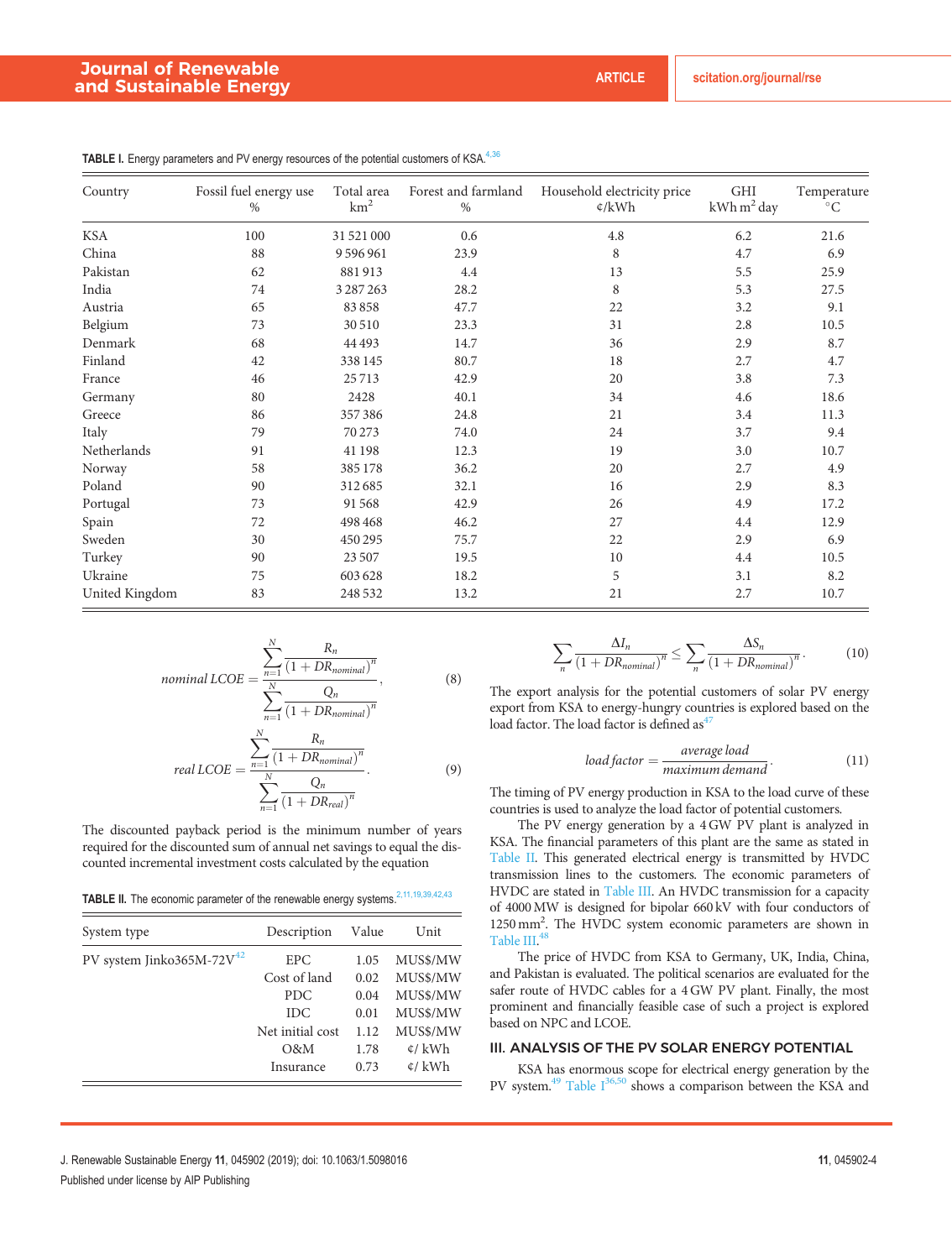TABLE III. Economic parameters of HVDC transmission of a 4 GW transmission line.

| Cost type                         | Cost   | Unit                         |
|-----------------------------------|--------|------------------------------|
| Converters <sup>48</sup>          | 726    | MUS\$                        |
| Cable land overhead <sup>48</sup> | 2.40   | MUS\$/km                     |
| Cable undersea <sup>48</sup>      | 4.12   | MUS\$/km                     |
| Return on equity                  | 17     | $\%$                         |
| Discount rate                     | 10     | $\frac{0}{0}$                |
| Operation and maintenance cost    | 58     | MUS\$                        |
| Energy sale price                 | 10     | $\mathcal{K}/kWh$            |
| Copper resistivity                | 0.0172 | $\Omega$ ·mm <sup>2</sup> /m |

the potential customers of PV energy export based on parameters such as energy per capita, energy generation, use of fossil fuels in the energy mix, grid energy rates for household customers, GHI, and ambient temperature. Tabuk in west, Al Qurayyat in north, and Al Ahsa in the east are the locations in KSA from where PV energy export to European countries, Turkey and Eastern countries is possible based on their location. The PV energy analysis performed for these areas show that all these locations have good solar resources. Figure 2 shows the monthly and daily average PV energy output of the 4 GW plants at Riyadh, Tabuk, Al Ahsa, and Al Qurayyat. Tabuk has the highest capacity factor of 27.9% and Riyadh, the capital of KSA, has the least capacity factor of 23.9%.

PV energy analysis is performed for all the capitals of all the selected countries with a 4 GW grid-connected PV system with the energy price sold to the grid is selected as half of the household energy price.<sup>36,50</sup> The achieved CF, energy yield, LCOE, NPC cost, discounted payback period, and hour of operations of the project are shown in Table IV. The results show that all potential customers have on average 80% higher LCOE than KSA. The area is an important aspect in establishing very large-scale PV plants. Most of the European countries have large forests and farmlands which reduces their overall PV generation capabilities. The discounted payback period of KSA is 24.8 years which in comparison with European countries is high because the price of energy sale to the gird is selected as half of the household energy price which for KSA is just 2.4 ¢/kWh.

#### IV. ANALYSIS OF ENERGY EXPORT

The load curve of KSA has two peaks. The initial load peak is between 1200 and 1400 h and the latter between 1800 and 2000 h. The PV generation in KSA is between 0600 and 1800 h which coincides with the first load peak of KSA while for the second load peak, some other energy generation system must be used. Figure  $3(a)$  shows the PV energy time duration in KSA according to the time zone of potential customer countries. The PV energy from KSA will be available for other countries at different times of the day. Now it is important to see the load curve $9,39,51-53$  of potential customers of PV energy of KSA. The load curves of European and Asian countries are shown in Fig. 3(b). Figure 3 shows that European countries are not favorable customers based on their load curves as PV energy generation in KSA is only available in these countries during off-peak hours and this energy can only be used to reduce the base load of off-peak time which will decrease the load factor. The reduction of load factor will increase the net grid LCOE. This energy can only be used to store water in



FIG. 2. Average PV energy output in Tabuk, AI Ahsa, Riyadh, and AI Qurayyat shown as bars and the respective inputs of GHI shown in bold lines and Temperature shown by thin lines. (a) Average hourly PV energy and (b) average monthly PV energy.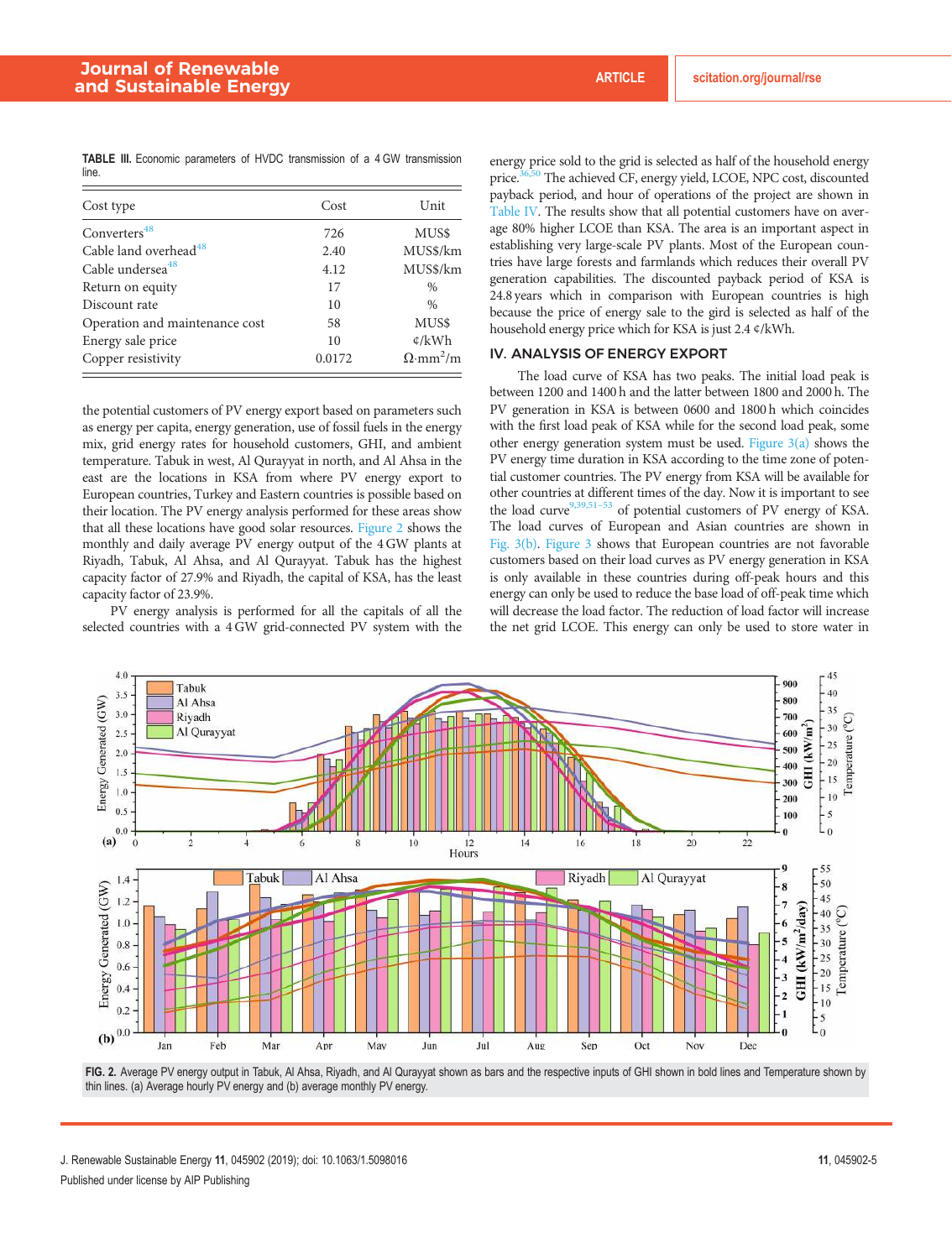| TABLE IV. The solar energy capabilities of potential customers of KSA and their respective economic analysis. |
|---------------------------------------------------------------------------------------------------------------|
|                                                                                                               |

| Country           | Energy sold to the grid price<br>$\mathcal{K}/kWh$ | Capacity factor<br>$\%$ | Energy yield<br>kWh/kW | LCOE (real)<br>$\frac{\cosh(\theta)}{\cosh(\theta)}$ | <b>NPC</b><br>BUS\$ | Discounted payback period<br>Years |
|-------------------|----------------------------------------------------|-------------------------|------------------------|------------------------------------------------------|---------------------|------------------------------------|
| KSA (Riyadh)      | 2.4                                                | 23.9                    | 2091                   | 3.7                                                  | 1.0                 | 24.8                               |
| KSA (Tabuk)       | 2.4                                                | 27.9                    | 2445                   | 3.2                                                  | 1.0                 | 18.5                               |
| KSA (Najran)      | 2.4                                                | 26.4                    | 2313                   | 3.4                                                  | 0.9                 | 19.8                               |
| KSA (Al Ahsa)     | 2.4                                                | 26.2                    | 2294                   | 3.4                                                  | 0.8                 | 20.3                               |
| KSA (Al Qurayyat) | 2.4                                                | 26.5                    | 2321                   | 3.4                                                  | 0.8                 | 20.4                               |
| China (Tibet)     | 4.0                                                | 21.3                    | 1870                   | 4.2                                                  | 2.2                 | 12.8                               |
| Pakistan          | 6.5                                                | 21.8                    | 1912                   | 4.1                                                  | 6.2                 | 6.3                                |
| India             | 4.0                                                | 21.3                    | 1867                   | 4.2                                                  | 2.4                 | 12.2                               |
| Austria           | 11.0                                               | 14.6                    | 1281                   | 6.1                                                  | 7.5                 | 5.4                                |
| Belgium           | 15.5                                               | 13.9                    | 1217                   | 6.4                                                  | 11.6                | 3.8                                |
| Denmark           | 18.0                                               | 13.8                    | 1213                   | 6.4                                                  | 13.8                | 3.3                                |
| Finland           | 9.0                                                | 13.3                    | 1163                   | 6.7                                                  | 4.6                 | 7.9                                |
| France            | 10.0                                               | 14.6                    | 1275                   | 6.1                                                  | 6.6                 | 6.0                                |
| Germany           | 17.0                                               | 13.6                    | 1192                   | 6.5                                                  | 12.9                | 3.4                                |
| Greece            | 10.5                                               | 19.5                    | 1707                   | 4.6                                                  | 10.3                | 4.2                                |
| Italy             | 12.0                                               | 18.8                    | 1646                   | 4.7                                                  | 11.6                | 3.8                                |
| Netherlands       | 9.5                                                | 13.7                    | 1201                   | 6.5                                                  | 5.5                 | 6.9                                |
| Norway            | 10.0                                               | 11.7                    | 1024                   | 7.6                                                  | 4.7                 | 7.7                                |
| Poland            | 8.0                                                | 14.4                    | 1263                   | 6.2                                                  | 4.3                 | 8.3                                |
| Portugal          | 13.0                                               | 20.8                    | 1824                   | 4.3                                                  | 14.9                | 3.0                                |
| Spain             | 13.5                                               | 20.9                    | 1833                   | 4.3                                                  | 15.5                | 2.9                                |
| Sweden            | 11.0                                               | 14.1                    | 1235                   | 6.3                                                  | 7.1                 | 5.7                                |
| Turkey            | 5.0                                                | 19.9                    | 1746                   | 4.5                                                  | 3.2                 | 10.1                               |
| Ukraine           | 2.5                                                | 15.0                    | 1313                   | 5.9                                                  | $-1.1$              | $<$ 25                             |
| United Kingdom    | 10.5                                               | 12.1                    | 1059                   | 7.4                                                  | 5.4                 | 6.9                                |

pump storage dams for later use. The eastern countries can use this PV energy generated in KSA at their peak load hours. This PV energy can shave the load peaks and help them in achieving higher load factors which will decrease the grid LCOE. India, Pakistan, and China are developing countries where higher future load growth is predicted.

HVDC transmission from a very-large-scale PV plant has an added advantage that voltage conversion at the PV side is not required. The nighttime in this project can be used for repair and maintenance. HVDC analysis is performed with a 4 GW PV plant in KSA. The same economic parameters of PV plants are used as mentioned in Table II.

4 GW PV generation and HVDC transmission analysis is performed for the following options shown in Table V. The first four options are for eastern customers of China, India, and Pakistan while the other five options are for the western potential customers of Turkey, Greece, the United Kingdom, and Germany. The HVDC routes are possible via three neighboring countries which are Oman, Egypt, and Syria. In the current political situation, the route via Syria is not feasible because of the ongoing war while the other two countries are allies of KSA and safe passage for HVDC lines is possible. The distance between KSA and China and Germany are more than 3000 km while India, Pakistan, Turkey, and Greece are nearby potential customers. Chinese populated cities located at eastern parts and are located the most far away from KSA. UK in the west is also very far from KSA where London is located around 4500 km from Tabuk. The feasibility analysis of this project is based on the capital cost, NPC, LCOE, and payback period where the project life is taken as 50 years.

The losses in HVDC transmission are in converter stations and transmission cable. The converter losses are taken as 1 percent per converter.<sup>54</sup> The line losses depend on the length of the conductor which are calculated by  $I^2$ R. Losses range from 4.4% for Turkey to 20.3% for China. The results of these scenarios are shown in Table VI. The most economically feasible scenario for energy export is Turkey via Syria with a capital cost of 6.7 BUS\$, an NPC of 4.78 BUS\$, and an LCOE of 4.5 ¢/kWh. The payback period of this scenario is just 9 years, but the route of this option is via war affected Syria. In the east, Pakistan and India are economically feasible with an LCOE of 5.2 ¢/kWh, 6.2 ¢/ kWh, and 7.5 ¢/kWh for Gwadar (Pakistan), Karachi (Pakistan), and Ahmedabad (India), respectively. The energy exports to China, Germany, and London via HVDC transmission is not economically feasible as the NPC is negative and the LCOE is higher than 10 ¢/kWh.

In these scenarios, Karachi is a megacity with power shortage. Karachi electric supply company (KESC) is a privatized company responsible for the generation and distribution of electrical power of Karachi. KESC buys electrical energy from a national grid and still uses scheduled load management in peaks hours. KESC does not have enough finance to develop new energy producing resources and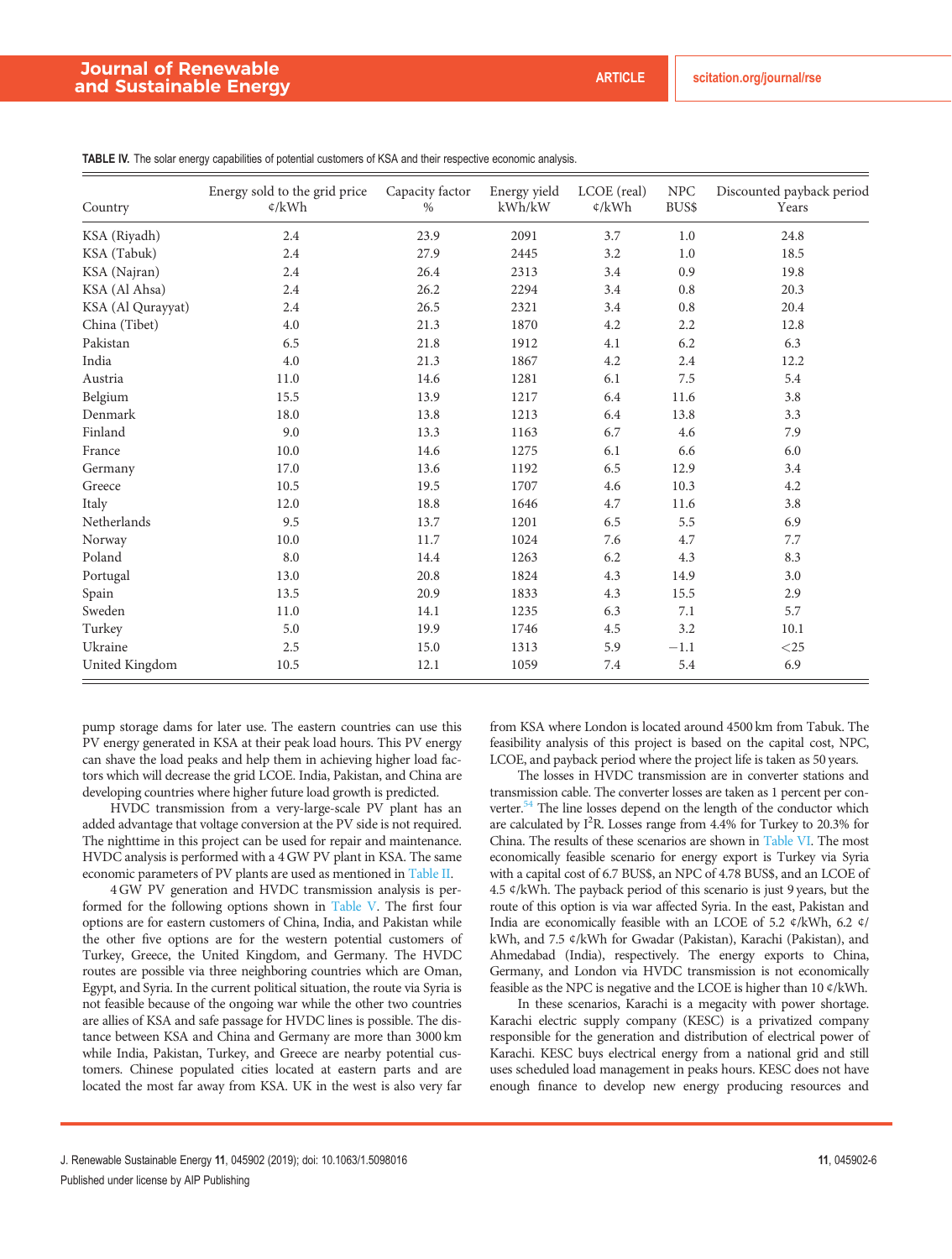

FIG. 3. PV energy generation and load factors of KSA and potential customers. 9,39,51-53

|   |              |             |                |                                          | <b>Distance</b> |          |                     |
|---|--------------|-------------|----------------|------------------------------------------|-----------------|----------|---------------------|
| S | <b>Start</b> | Load Center | Country        | Route                                    | Overhead<br>km  | Undersea | Cost<br><b>BUSD</b> |
|   | Al Ahsa      | Karachi     | Pakistan       | Oman, undersea, Gwadar                   | 1068            | 389      | 4.9                 |
| 2 | Al Ahsa      | Gwadar      | Pakistan       | Oman, undersea                           | 502             | 389      | 3.5                 |
| 3 | Al Ahsa      | Ahmedabad   | India          | Oman, undersea, Pakistan                 | 1756            | 389      | 6.5                 |
| 4 | Al Ahsa      | Chengdu     | China          | Oman, undersea, Pakistan                 | 5419            | 389      | 15.3                |
| 5 | Tabuk        | Munich      | Germany        | Egypt, undersea, Italy, Austria          | 2330            | 1234     | 11.4                |
| 6 | Tabuk        | London      | United Kingdom | Egypt, undersea, Italy, France, undersea | 3188            | 1278     | 13.6                |
| 7 | Tabuk        | Antalya     | Turkey         | Egypt, undersea                          | 278             | 782      | 4.6                 |
| 8 | Al Qurayyat  | Adana       | Turkey         | Jordon, Syria                            | 757             | $\Omega$ | 2.5                 |
| 9 | Tabuk        | Kalamata    | Greece         | Egypt, undersea                          | 1158            | 673      | 6.3                 |

energy imports are already in progress. KESC can be the first customer of KSA solar energy transmitted by HVDC.

#### V. CONCLUSIONS

Vision 2030 of KSA shows the path toward self-sustainability and solar energy export prospects of KSA. The PV energy generation

capabilities of KSA are compared with the potential customers of European countries, China, India, and Pakistan using a 4 GW grid connected PV plant simulated in the capital of each country. The grid sale price is selected as half of the grid purchase price for residential customers of that county. The resources are compared on the basis on the area, solar irradiance, temperature, and household energy prices.

J. Renewable Sustainable Energy 11, 045902 (2019); doi: 10.1063/1.5098016 11, 045902-7 Published under license by AIP Publishing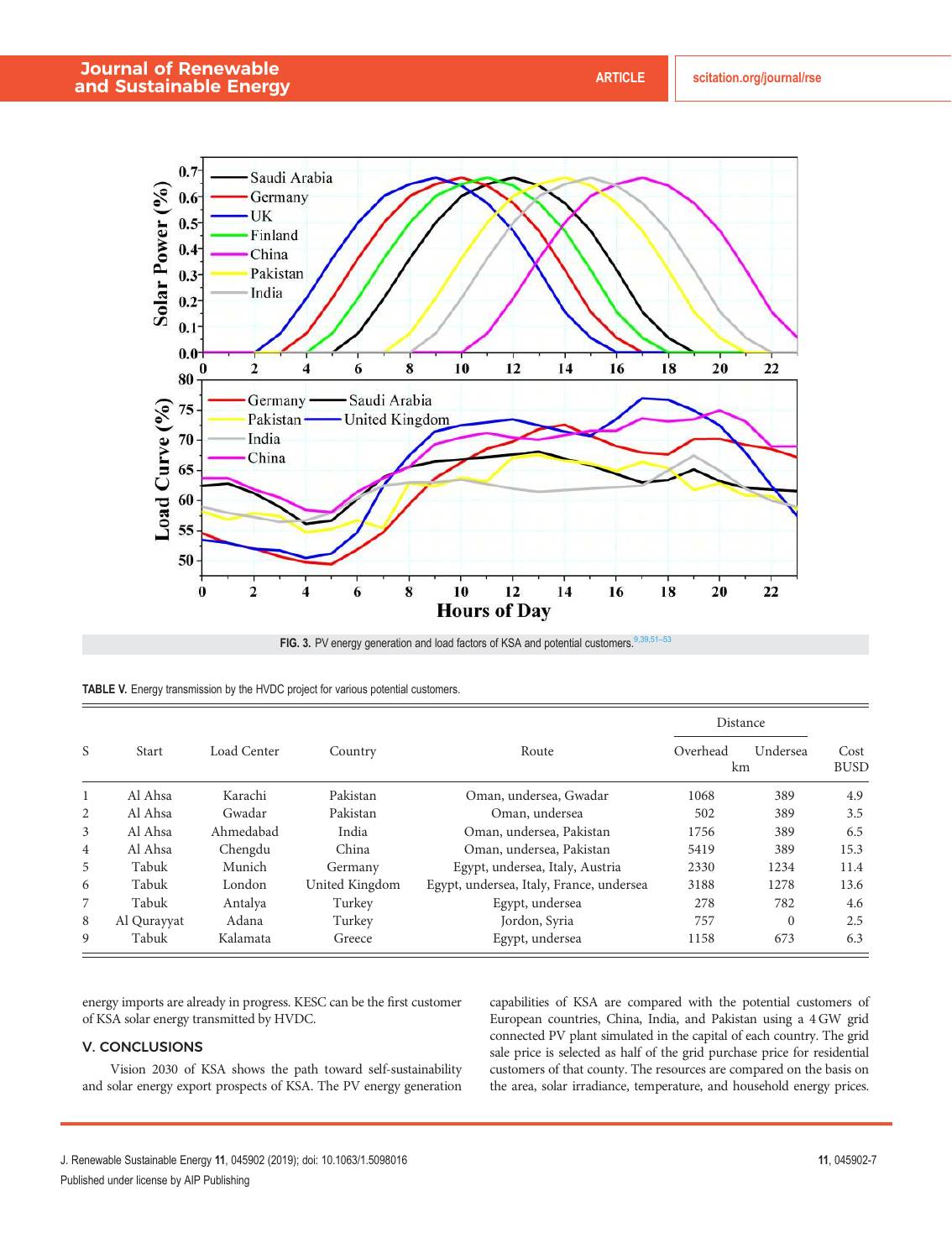|  |  |  | TABLE VI. NPC, LCOE, payback time, and capital cost of energy transmission by the HVDC project for various potential customers. |  |  |
|--|--|--|---------------------------------------------------------------------------------------------------------------------------------|--|--|
|--|--|--|---------------------------------------------------------------------------------------------------------------------------------|--|--|

| S            | Start       | Load center | Capital cost<br>BUS\$ | <b>NPC</b><br>BUS\$ | <b>LCOE</b>            |      | Payback period |                     |
|--------------|-------------|-------------|-----------------------|---------------------|------------------------|------|----------------|---------------------|
|              |             |             |                       |                     | Nominal<br>$\ell$ /kWh | Real | Simple         | Discounted<br>Years |
| $\mathbf{1}$ | Al Ahsa     | Karachi     | 9.1                   | 1.91                | 8.6                    | 6.2  | 12.8           | 30.1                |
| 2            | Al Ahsa     | Gwadar      | 7.7                   | 3.50                | 7.2                    | 5.2  | 10.6           | 18.9                |
| 3            | Al Ahsa     | Ahmedabad   | 10.7                  | 0.03                | 10.4                   | 7.5  | 15.6           | $<$ 50              |
| 4            | Al Ahsa     | Chengdu     | 19.5                  | $-10.1$             | 21.4                   | 15.5 | 34.8           | $50$                |
| 5            | Tabuk       | Munich      | 15.6                  | $-4.01$             | 14.4                   | 10.4 | 21.5           | $<$ 50              |
| 6            | Tabuk       | London      | 17.8                  | $-6.61$             | 17.0                   | 12.3 | 25.7           | $<$ 50              |
| 7            | Tabuk       | Antalya     | 8.8                   | 3.77                | 7.6                    | 5.5  | 10.8           | 19.7                |
| 8            | Al Qurayyat | Adana       | 6.7                   | 4.78                | 6.2                    | 4.5  | 9.0            | 13.9                |
| 9            | Tabuk       | Kalamata    | 10.4                  | 1.79                | 9.2                    | 6.6  | 13.3           | 34.3                |

The vast area and high GHI of KSA show a huge potential of solar energy generation. This paper provides a detailed analysis of PV energy export prospects from the largest country of the Middle East, KSA, to potential customers based on the load curve and the time of PV generation. The load curve and PV energy generation in KSA show that PV energy generated in KSA is only available in Europe at off-peak hours while this energy is available in the eastern countries of China, India, and Pakistan at peak hours. The PV energy in off-peak hours reduces the load factor of the grid and increases the LCOE of European grids which make it unsuitable for energy export from KSA. The countries in the east of KSA are favorable candidates for PV energy export as the PV energy of KSA will improve the load factor of their national grids and decrease the LCOE of grids. The PV energy should be exported to the east from its generation to meet the second load peak and improve the load factor of the grid of that country. HVDC transmission of solar energy generated by PV panels is analyzed based on NPC, LCOE, and payback period. Pakistan, India in the east and Turkey in the north are economically feasible potential customers with an LCOE of 5.2 ¢/kWh, 5.5 ¢/kWh, 6.2 ¢/kWh, and 7.5 ¢/kWh for Gwadar (Pakistan), Antalya (Turkey), Karachi (Pakistan), and Ahmedabad (India), respectively. In these scenarios, Karachi of Pakistan is a megacity with power shortage at 1460 km from PV fields in Al Asha (KSA). The Karachi electric supply company (KESC) is a privatized company responsible for the generation and distribution of electrical power of Karachi is already buying electrical energy from the national gird. Karachi can be the first customer of KSA solar energy transmitted by HVDC by a CC of 9.1 BUS\$. The NPC of this project is 1.91 BUS\$ and LCOE of 6.2 ¢/kWh with a payback period of 30.1 years.

#### ACKNOWLEDGMENTS

This research was supported by the Majmaah University, 11952, Majmaah, Kingdom of Saudi Arabia (Contract No. 38/109).

#### REFERENCES

<sup>1</sup>K. A. Alkhathlan, "Contribution of oil in economic growth of Saudi Arabia," Appl. Econ. Lett.20, 343–348 (2013).

<sup>2</sup>M. Zubair, A. B. Awan, A. Al-Ahmadi, and A. G. Abo-khalil, "NPC based design optimization for a net zero office building in hot climates with PV panels as shading device," Energies 11, 1391 (2018).

<sup>3</sup>European Commission, European Statistics Yearly (European Commission, 2018).

- <sup>4</sup>World Bank, World Data (World Bank Databank, 2014).
- <sup>5</sup>M. B. Baig, "Chapter 7: Sustainable agriculture and rural development in the Kingdom of Saudi Arabia," in Vulnerability of Agriculture, Water and Fisheries to Climate Change (Springer Science+Business Media Dordrecht 2014, Editors: M. Behnassi et al., 2015).
- <sup>6</sup>K. A. Asiry and S. S. Hassan, "Factors affecting agricultural sustainability: A case study of hail region, Kingdom of Saudi Arabia factors," Asian J. Agric. Rural Dev. 3, 674–687 (2013), see https://ideas.repec.org/a/ags/ajosrd/ 198244.html.
- <sup>7</sup>H. M. Taleb and S. Sharples, "Developing sustainable residential buildings in Saudi Arabia: A case study," Appl. Energy 88, 383-391 (2011).
- <sup>8</sup>K. Dubey, N. Howarth, and M. Krarti, "Evaluating building energy efficiency investment options for Saudi Arabia," Energy 134, 595 (2017).
- <sup>9</sup>A. Awan, M. Zubair, R. P. Praveen, and A. Abokhalil, "Solar energy resource analysis and evaluation of photovoltaic system performance in various regions of Saudi Arabia," Sustainability 10, 1129 (2018).
- <sup>10</sup>R. P. Praveen, M. A. Baseer, A. B. Awan, and M. Zubair, "Performance analysis and optimization of a parabolic trough solar power plant in the Middle East region," Energies 11, 741 (2018).
- <sup>11</sup>M. Zubair, A. B. Awan, and R. P. Praveen, "Analysis of photovoltaic arrays efficiency for reduction of building cooling load in hot climates," Build. Serv. Eng. Res. Technol. 39, 733–748 (2018).
- <sup>12</sup>T. N. Atalla, A. A. Gasim, and L. C. Hunt, "Gasoline demand, pricing policy, and social welfare in Saudi Arabia: A quantitative analysis," Energy Policy 114, 123–133 (2018).
- <sup>13</sup>M. Yamada, Vision 2030 and the Birth of Saudi Solar Energy (MEI Policy Focus, 2016).
- <sup>14</sup>See http://vision2030.gov.sa/en/node/87 for "Government of Saudi Arabia. A renewable energy market, Saudi Arabia Vision 2030" (last accessed January 12, 2018).
- <sup>15</sup>A. Kassem, K. Al-Haddad, and D. Komljenovic, "Concentrated solar thermal power in Saudi Arabia: Definition and simulation of alternative scenarios," Renewable Sustainable Energy Rev. 80, 75-91 (2017).
- <sup>16</sup>M. A. Salam and S. A. Khan, "Transition towards sustainable energy production: A review of the progress for solar energy in Saudi Arabia," Energy Explor. Exploit. 36, 3–27 (2017).
- <sup>17</sup>A. Power, ACWA power wins the first ever utility scale renewable energy project in Saudi Arabia, Press Release (2018).
- 18Bloomberg, Saudis, softbank plan world's largest solar project, Press Release (2018).

J. Renewable Sustainable Energy 11, 045902 (2019); doi: 10.1063/1.5098016 11, 045902-8 11, 045902-8 Published under license by AIP Publishing